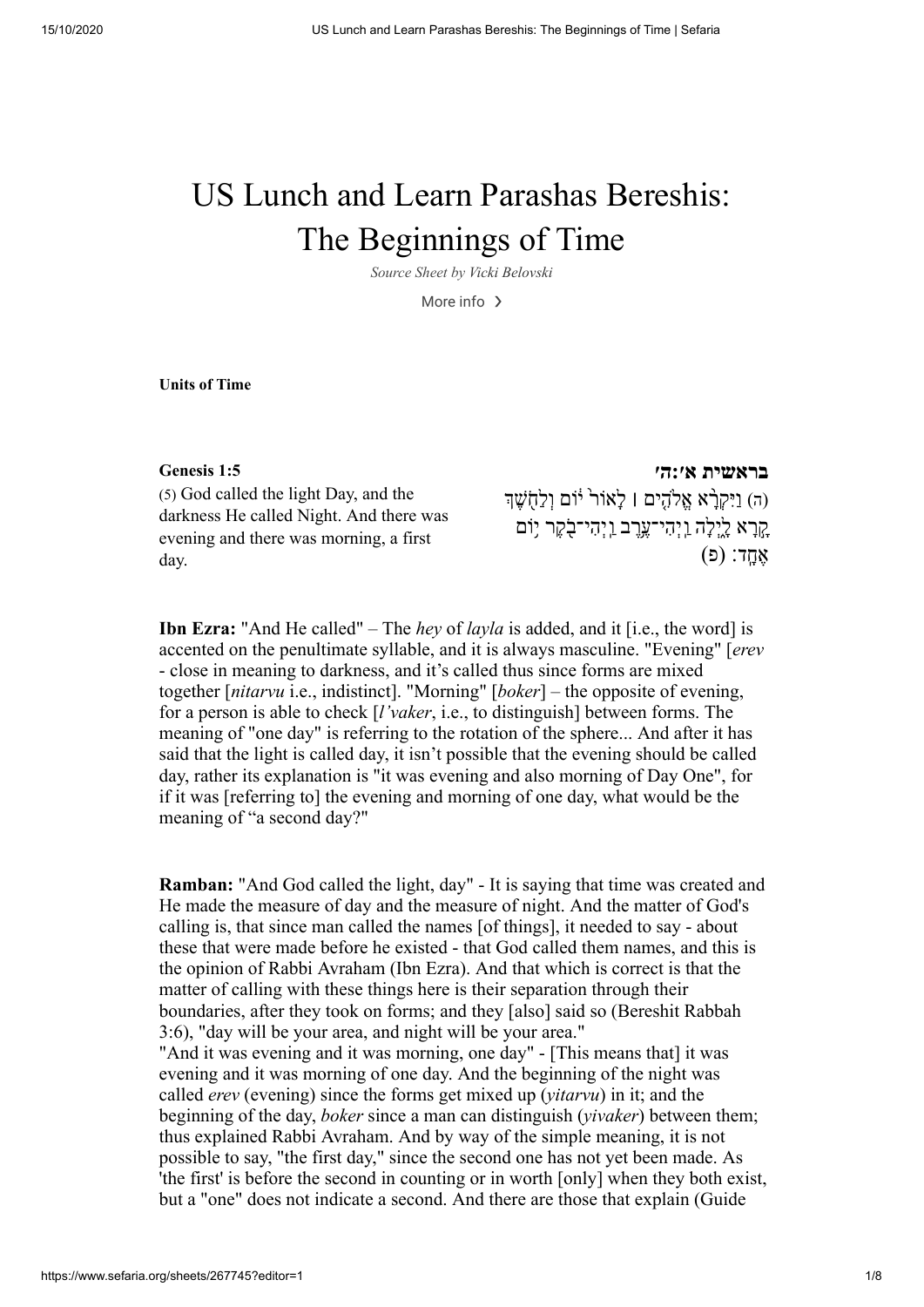for the Perplexed 2:30), that this is a hint to the movement of the [sun] over the entire face of the earth in twenty four hours; as in their every moment, it is morning in different places and evening in places opposite them; and if so, it is hinting to that which will be in the firmament after the placing of the luminaries in the firmament of the skies.

**Sforno:** טוב כי האור את אלוקים וירא This describes the reason why God created the light, not that He "saw" something new which He had not been aware of previously. It was because it was "good," that God had created the light.

החשך ובין האור בין אלוקים ויבדל the days (prior to the fourth day when the sun was placed in orbit) during which use was made of the "original light," periods of light and darkness alternated due to causes other than the revolving of the planet around its own axis, i.e. due to the direct expression of God's desire. He ensured that periods of light alternated with periods of darkness.

(14) God said, "Let there be lights in the expanse of the sky to separate day from night; they shall serve as signs for the set times—the days and the years; (15) and they serve as lights in the expanse of the sky to shine upon the earth." And it was so. (16) God made the two great lights, the greater light to dominate the day and the lesser light to dominate the night, and the stars. (17) And God set them in the expanse of the sky to shine upon the earth, (18) to dominate the day and the night, and to separate light from darkness. And God saw that this was good. (19) And there was evening and there was morning, a fourth day.

# **בראשית [א׳:י״ד-י״ט](https://www.sefaria.org/Genesis.1.14-19) 1:14-19 [Genesis](https://www.sefaria.org/Genesis.1.14-19)**

(יד) ויֹּאמר אַלֹהִ֫ים יִהי מַאֹרֹת בּרקיע הַשַּׁמַׂיִם לְהַבְדִּ<sup>בְּ</sup>יל ְבֵּין הַיִּוֹם וּבֵין הַלֵּיְלַה וְהִיוּ לִאתֹת וּלִמוֹעדים וּלִימים וִשְׁנים: (טו) והיוּ למאוֹרת ברקיע השׁמִים להאיר ַעל ָ־הָ֑אֶרץ ַֽו ְי ִהי־ֵֽכן׃ (טז) ַוַיּ֣ ַעשׂ ֱא ִ֔הים אַת־שַׁנֵי הַמָּאֹרֹת הַגִּדֹלִים אֲת־הַמּאוֹר הגּדֹל<sup>י</sup> לממשלת היוֹם ואת־המאוֹר הִקּטֹוֹ לְמֶמְשֵׁלֶת הַלַּיִלָה וְאֶת הַכּוֹכָבֵים: (יז) וַיִּתֵּן ֹאָ֛תם ֱא ִ֖הים ִבְּרִ֣ק ַיע ַ ה ָשָּׁ֑מִים ְל ָהִ֖איר על־האָרֶץ: (יח) וַלְמָשׁל<sup>י</sup>כַּיִּוֹם וּבַלְּיָלה וְּלֵהַבְדִּיל ְבֵּין הַאָוֹר וְּבֵין הַחָשֶׁךְ וַיֵּרְא ֱא ִ֖הים ִכּי־ֽטוֹב׃ (יט) ַֽו ְי ִהי ֶ֥־עֶרב ַֽו ְי ִהי־ֹ֖ב ֶקר ֥יוֹם ְ ר ִב ִֽיעי׃ (פ)

**Rashi:** ולמועדים AND FOR SET TIMES (FESTIVALS) — This is written with a view to the future when Israel would receive command regarding the festivals which would be calculated from the time of the lunar conjunction (Genesis Rabbah 6:1).

ולימים AND FOR DAYS — The sun functions half a day and the moon the other half — together a full day.

ושנים AND FOR YEARS — At the end of three hundred and sixty five days [another version: 365¼] they complete their course through the twelve signs of the Zodiac that attend them, and that is one year [another version: and this makes 365¼ days]; they then begin to revolve a second time in a circle similar to their first cycle.

**Ramban:** "And for set times" - "The planting and the harvest and the coldness and the heat and the summer and the winter" (Genesis 8:22).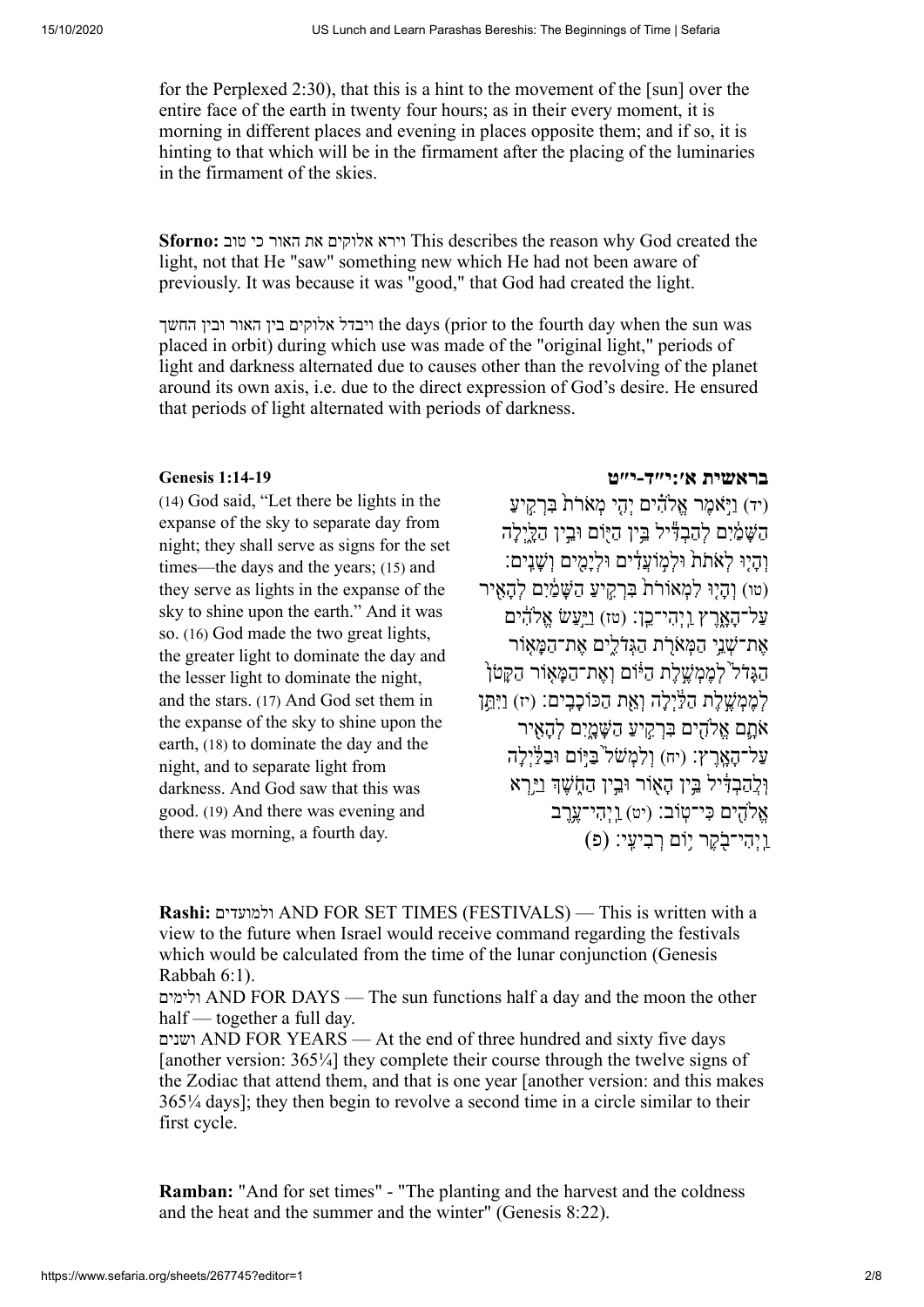### **Shabbos**

# **Eviatar Zerubavel, The Seven Day Circle: The History and Meaning of the Week:**

Days, months, and years were given to us by nature, but we invented the week for ourselves. There is nothing inevitable about a seven-day cycle, or about any other kind of week; it represents an arbitrary rhythm imposed on our activities, unrelated to anything in the natural order. But where the week exists—and there have been many cultures where it doesn't—it is so deeply embedded in our experience that we hardly ever question its rightness, or think of it as an artificial convention; for most of us it is a matter of 'second nature.'

### Ibid:

...the establishment of a seven-day week based on the regular observance of the Sabbath is a distinctively Jewish contribution to civilisation.

(1) The heaven and the earth were finished, and all their array. (2) On the seventh day God finished the work that He had been doing, and He ceased on the seventh day from all the work that He had done. (3) And God blessed the seventh day and declared it holy, because on it God ceased from all the work of creation that He had done.

**[בראשית ב׳:א׳-ג׳](https://www.sefaria.org/Genesis.2.1-3) 2:1-3 [Genesis](https://www.sefaria.org/Genesis.2.1-3)**

(א) וַיִכְלֵּוּ הַשַּׁמֵיִם וְהָאָרֶץ וְכל־צָבְאָם: (ב) ַוְיָכֵל אֱלֹהִים ּבַיִּוֹם הַשָּׁבִיעִי מְלַאכְתּוֹ אֲשֵׁר ַעֲשֵׂה וַיִּשְׁבֹּת ּבַּיִּוֹם הַשָּׁבִיעִי מְכַּל־מְלַאכְתּוֹ  $\stackrel{\cdots}{\sim}$ אֲשֶׁר עַשֶׂה: (ג) וַיְבֶרֶךְ אֱלֹהִים אֶת־יָוֹם הַשָּׁבְיעָי וַיִקַדָּשׁ אֹתוֹ כִּי בוֹ שַׁבַת מְכַּל־מָלָאכִתּוֹ אֲשֶׁר־בַּרֵא אֱלֹהֻים ַל ֲע ֽשׂוֹת׃ (פ)

**Rashi:** השביעי ביום אלהים ויכל AND ON THE SEVENTH DAY GOD FINISHED — R. Simeon says: A human being (literally, flesh and blood) who cannot know exactly his times and moments (who cannot accurately determine the point of time that marks the division between one period and that which follows it) must needs add from the week-day and observe it as the holy day (the Sabbath), but the Holy One, blessed be He, who knows His times and moments, began it (the seventh day) to a very hair's breadth (with extreme exactness) and it therefore appeared as though He had completed His work on that very day (Genesis Rabbah 10:9).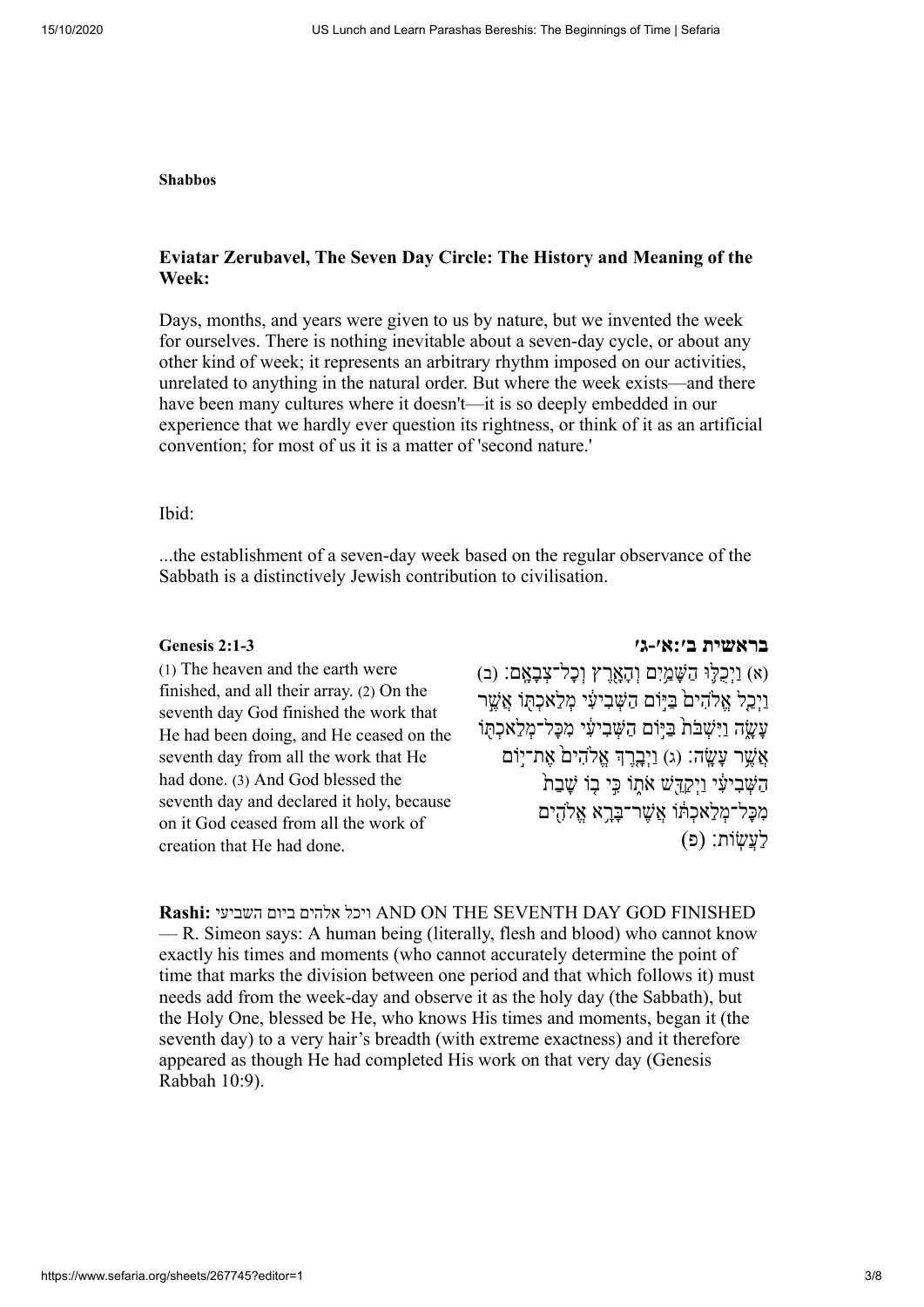### **Two different spatial approaches to Shabbos**

# **Maharal Gevuros Hashem, Chapter 3:**

| The number six represents wholeness     | ועוד מצד שישראל הם אומה יחידה,   |
|-----------------------------------------|----------------------------------|
| only that which has three dimensions is | ראוי לישראל זה המספר, שהמספר הזה |
| complete since a cube contains four     | הוא מספר שלם                     |
| directions and above and below, it      |                                  |
| represents a whole structure.           |                                  |

**Gevuros Hashem 70:2**

# ונחשב העולם הגשמי מורכב מאלו שש פיאות והאמצעי הם שבעה דברים

And the material world is considered to be composed of six corners, and the middle - seven things

## **Rambam, Mishneh Torah Shabbos 29:4**

The essential time to make *Kiddush* is in the evening. If you did not make *Kiddush* in the evening whether accidentally or on purpose, you make *Kiddush* at any point in the day time. **Similarly, if you did not make** *Havdalah* **at night you may make** *Havdalah* **the next day or at any point before the end of Tuesday.** However, *Havdalah* with a candle is only made when *Havdalah* is made on a Saturday night.

# **Kiryat Sefer commentary on Mishneh Torah**

**עיקר** קידוש בלילה דכתיב לקדשו דמשמע משעה שמתקדש היום. אם לא קדש בלילה בין בשוגג בין במזיד מקדש והולך כל היום כולו דזכור את יום השבת כתיב מכל מקום צריך אתה לזוכרו. **ואם לא הבדיל בלילה מבדיל למחר ומבדיל והולך עד סוף יום שלשה שהוא תחלת יום ד' דשלשה ימים נחשבים אחר השבת ושלשה ימים האחרים קודם השבת** מדאוריתא דהא לענין גיטין סמכינן אהא כדאיתא פרק ערבי פסחים.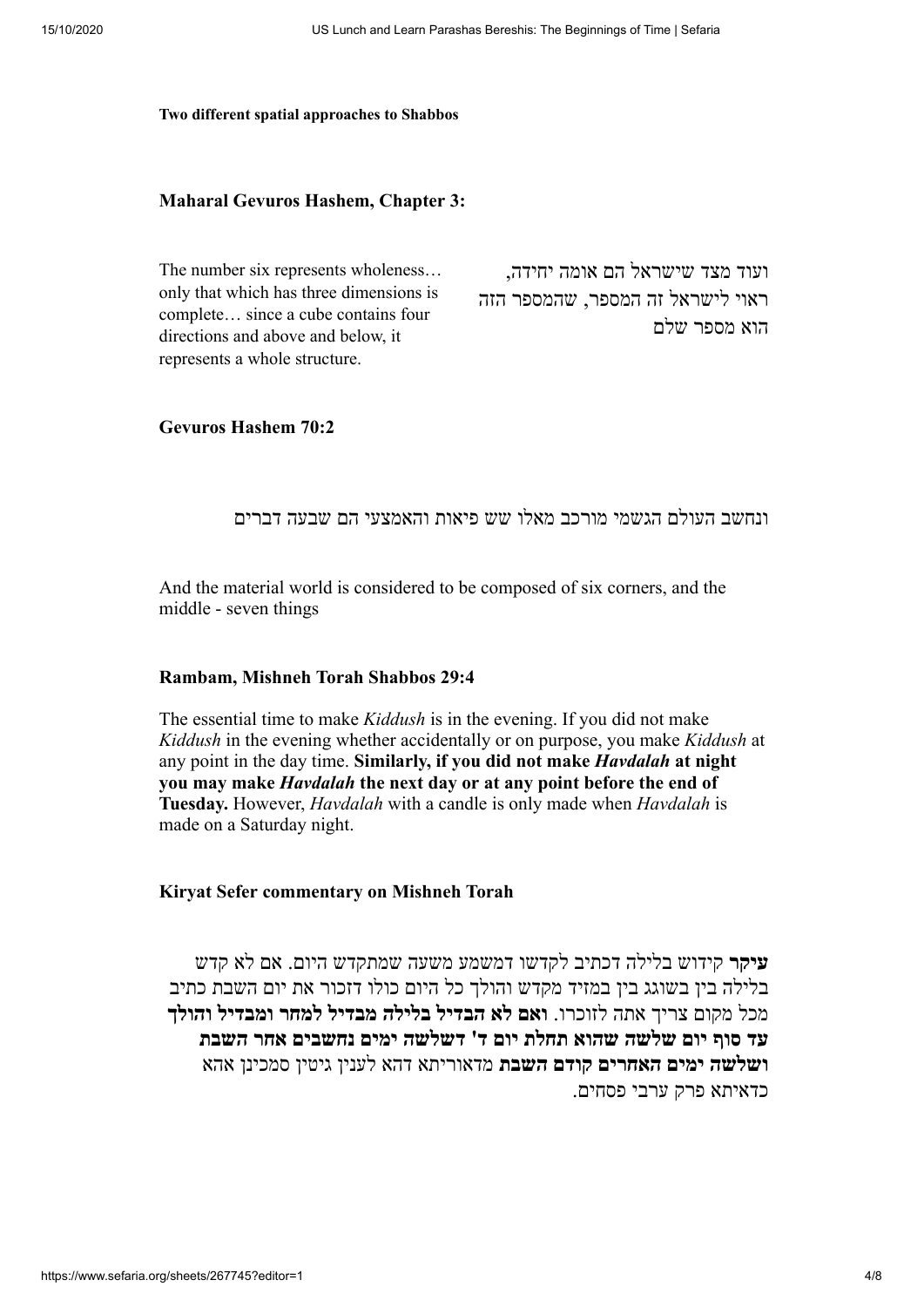### **Months**

(2) This month shall mark for you the beginning of the months; it shall be the first of the months of the year for you.

(1) הזה החדש — He showed him the moon in the first stage of its renewal, and He said to him, "The time when the moon renews itself thus, shall be unto you the beginning of the month". (The translation therefore is: "This stage of renewal (חדש) shall be the moment of beginning the months"; cf. Mekhilta d'Rabbi Yishmael 12:2:2). But no Scriptural verse can lose its literal meaning, and He really spoke this in reference to the month Nisan: this month shall be the beginning in the order of counting the months, so that Iyar shall be called the second, Sivan the third.

### **שמות [י״ב:ב׳](https://www.sefaria.org/Exodus.12.2) 12:2 [Exodus](https://www.sefaria.org/Exodus.12.2)**

(ב) הַחֶּדֵשׁ הַזֵּה לָכֶם רֹאשׁ חֲדַשִּׁים רִאשׁוֹן הוּא לֹכֶם לְחדָשֵׁי הַשַּׁנָה:

# **רש"י על שמות [י״ב:ב׳:א׳](https://www.sefaria.org/Rashi_on_Exodus.12.2.1) 12:2:1 [Exodus](https://www.sefaria.org/Rashi_on_Exodus.12.2.1) on Rashi**

(א) **החדש הזה.** ֶ הְר ָאהוּ ְל ָבָנה ְבּ ִחדּ ָ וּשׁהּ ואמר לוֹ כּשׁהירח מתחדּשׁ יהיה לדְּ רֹאַשׁ ֹחֶדשׁ (מכילתא). ְוֵאין ִמ ְקָרא יוֹ ֵצא ִמיֵדי פשׁוּטוֹ, על חֹדשׁ ניסו אמר לוֹ, זה יהיה רֹאֹשׁ לִסדר מִנִיו הַחִדשִׁים, שִׁיּהָא אִיּר ָקרוּי שָׁני, סיוו שלישי:

### **The difference between Shabbos and Yomtov**

(2) Speak to the Israelite people and say to them: These are My fixed times, the fixed times of the LORD, which you shall proclaim as sacred occasions. (3) On six days work may be done, but on the seventh day there shall be a sabbath of complete rest, a sacred occasion. You shall do no work; it shall be a sabbath of the LORD throughout your settlements. (4) These are the set times of the LORD, the sacred occasions, which you shall celebrate each at its appointed time:

## **ויקרא [כ״ג:ב׳-ד׳](https://www.sefaria.org/Leviticus.23.2-4) 23:2-4 [Leviticus](https://www.sefaria.org/Leviticus.23.2-4)**

(ב) דַּבֶּר אֱל־בְּנֵי יִשְׂרַאֱל<sup>יֹ</sup>וְאֲמַרְתָּ אֱלֵהֶם מוֹעֲדֵי יִהוֹנָה אֲשֶׁר־תִּקְרָאָוּ אֹתָם מִקְרָאֵי ֿקֶדֶשׁ אֱלֶּה הֵם מוֹעֲדֵי: (ג) שֵׁשָׁת יַמִּים תֵעֵשֶׂה מִלאכה וּבִיּוֹם הַשָּׁבִיעִי שַׁבֵּת ַשַׁבּתוֹן מָקָרא־קָדָשׁ כּל־מְלֹאָכָה לֹא תעשׂוּ שִׁבּת הוא ליהוֹה בּכֹל מוֹשבתיכם: (פ) (ד) אֲלֶה מוֹעֵדי יִהְוֹה מַקְרָאי קָדָשׁ ָאָשׁר־תִּקְרָאוּ אָתם בּמוֹעַדם: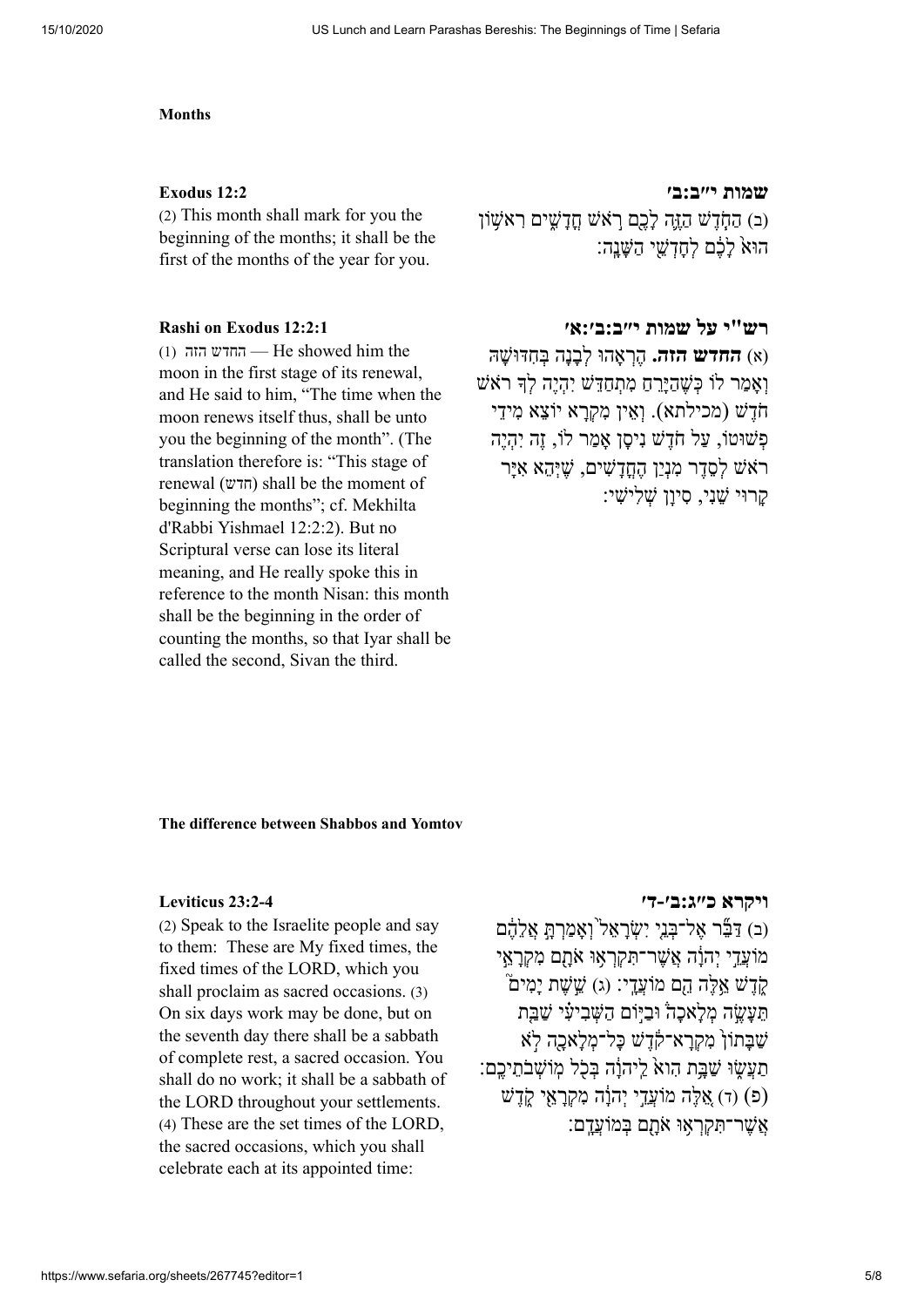# **ספורנו על ויקרא [כ״ג:ג׳:א׳](https://www.sefaria.org/Sforno_on_Leviticus.23.3.1) 23:3:1 [Leviticus](https://www.sefaria.org/Sforno_on_Leviticus.23.3.1) on Sforno**

(1) 'שבת היא לה $w$ , He, the creator of light and darkness assigns these days in all your dwellings, wherever on earth. The reason this is spelled out is that we might have thought that just as days and nights are not constant, being longer in the summer than in the winter respectively, so that the hours of the first Sabbath in history might serve as the model for all future Sabbaths, and Jews over the world ought to observe the 24 hours which Jews in the land of Israel observe as their Sabbath. The Torah, by writing בכל מושבותיכם, indicates that the commencement and conclusion of the Sabbath depends on the local times of day and night, not on a central location. [as opposed to the determination of the monthly time when the new moon , i.e. the new month begins, which is related to its astronomical constellation in the sky over Jerusalem, which serves as the "dateline" for the Jewish people.Ed.]

**Rav Huna said: One who was walking along the way or in the desert, and he does not know when Shabbat** occurs, **he counts six days** from the day that he realized that he lost track of Shabbat **and** then **observes one day** as Shabbat. **Ḥiyya bar Rav says: He** first **observes one day** as Shabbat and then **he counts six** weekdays. The Gemara explains: **With regard to what do they disagree?** One **Sage,** Rav Huna, **held:** It is **like the creation of the world,** weekdays followed by Shabbat. **And** one **Sage,** Ḥiyya bar Rav, **held:** It is **like Adam, the first** man, who was created on the sixth day. He observed Shabbat followed by the six days of the week. The Gemara **raises an objection** to the opinion of Ḥiyya bar Rav from a *baraita*: If a person **was walking along the way and does not know when Shabbat** occurs, **he observes one day for** every **six.**

(א) **שבת היא לה'** הוא היוצר אור ובורא חשך קובע אותם בכל מושבותיכם. אף על פי שתשתנה תחלת היום והלילה כפי השתנות האורך בגלילות מתחלפות ועם זה היתה השבת הראשונה משוערת כפי איזה אורך מיוחד בהכרח מכל מקום תהיה תחלת השבת וסופה בכל אחד מהגלילות ליושביו כפי התחלת היום והלילה בגליל ההוא:

# **שבת [ס״ט ב](https://www.sefaria.org/Shabbat.69b.4) b69 [Shabbat](https://www.sefaria.org/Shabbat.69b.4)**

אַמר רַב הוּנַא: הַיַה מְהַלֶּךְ בַּדֶּרֶךְ אוֹ ַבִּמִּדְבָּר וְאֵינוֹ יוֹדֵעַ אֵימָתֵי שַׁבָּת, מוֹנֵה שָׁשָׁה ימים וּמְשָׁמֵר יוֹם אֶחד. חִיּיא בַּר ָרב אוֹמֶר: מִשָׁמֵּר יוֹם אֶחד, וּמוֹנֶה שָׁשֶׁה. ָבְּמַאי קַמְיפַּלְגִי — מֵר סַבַר כִּבְרִיַּיתוֹ שֵׁל ָעוֹלֵם, וּמַר סַבַר כִּאַדַם הַרְאֹשׁוֹן. מֵיתִיבִי: ָהִיה מְהַלֵּךְ בַּדֶּרֶךְ וְאֵינוֹ יוֹדָעַ אֵימתֵי שָׁבּת ְמ ַשֵׁמּר יוֹם ֶא ָחד ְל ִשׁ ָשּׁה. ַמאי ָלאו, מוֶֹנה ִשׁ ָשּׁה וּ ְמ ַשֵׁמּר יוֹם ֶא ָחד?! ָלא, ְמ ַשֵׁמּר יוֹם אַחד וּמוֹנֵה שִׁשַּׁה.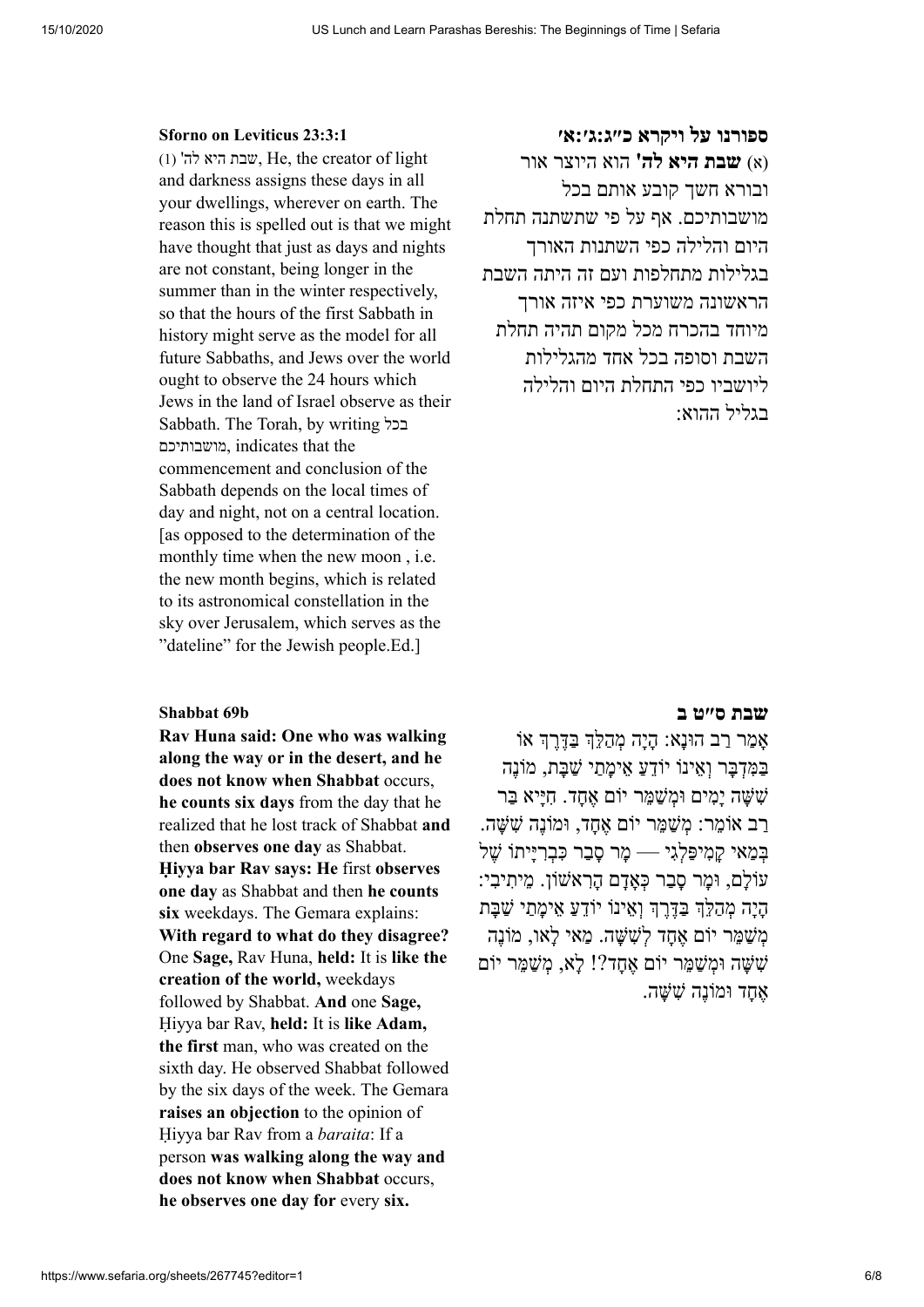**What, does** this **not** mean that **he counts six and** then **observes one day** in accordance with the opinion of Rav Huna? The Gemara rejects this: **No,** it could also mean that **he observes one day and** then **counts six.**

**אורח חיים [שמ״ד:א׳](https://www.sefaria.org/Shulchan_Arukh%2C_Orach_Chayim.344.1) 344:1 Chayim Orach ,Arukh [Shulchan](https://www.sefaria.org/Shulchan_Arukh%2C_Orach_Chayim.344.1)** (1) **The Law of Someone Who Is Wandering in the Desert on Shabbat, 2 Seifim:** 1. One who is wandering in the desert and does not when is Shabbat, counts seven days from the day he realized he did not know, and sanctifies the seventh day with Kiddush and Havdalah. If one has sustenance, one is forbidden from doing any work whatsoever until he uses what he has. and thereafter one should do work each day, even on the day he sanctifies, to achieve minimal sustenance. One is permitted to walk every day, even on the day he sanctifies.

(א) **דין ההולך במדבר בשבת ובו ב' סעיפים:**

ההולך במדבר ואינו יודע מתי הוא שבת מונה שבעה ימים מיום שנתן אל לבו שכחתו ומקדש השביעי בקידוש והבדלה ואם יש לו ממה להתפרנס אסור לו לעשות מלאכה כלל עד שיכלה מה שיש לו ואז יעשה מלאכה בכל יום אפילו ביום שמקדש בו כדי פרנסתו מצומצמת ומותר לילך בו בכל יום אפי' ביום שמקדש בו:

Interesting sheet by Philip Baigel on When is Shabbos: <https://www.sefaria.org/sheets/238852?lang=bi>

### **Differences between Shabbos and Yomtov reflected in Liturgy**

**Siddur [Ashkenaz,](https://www.sefaria.org/Siddur_Ashkenaz%2C_Shabbat%2C_Maariv%2C_Amidah%2C_Holiness_of_the_Day.3) Shabbat, Maariv, Amidah, Holiness of the Day 3**

# **סידור [אשכנז, שבת,](https://www.sefaria.org/Siddur_Ashkenaz%2C_Shabbat%2C_Maariv%2C_Amidah%2C_Holiness_of_the_Day.3) מעריב, עמידה, קדושת היום ג׳** (ג) ֱא ֵלהינוּ ֵוא ֵלהי ֲאבוֵתינוּ. ְ ר ֵצה

ָבְמְנוּחָתֵנוּ. קַדְּשנוּ בְּמְצָותֵיךָ וְתֵן חֱלְקֵנוּ ָבְתוּרַתֵהָ. שִׁבְעֲנוּ מְטּוּבֶךְ וְשַׁמְּחֵנוּ ָבִּישוּעַתֲךָ. וְטָהֶר לְבֵּנוּ לְעַבְדָּךְ בֵּאֱמֶת. והִנְחִילְנוּ ה' אלהינוּ בַּאֲהָבה וּבְרְצוֹן שַׁבֵּת ָק ְדש. ְוָינוּחוּ ָבהּ ָכּל ִי ָשר ֵאל ְמ ַק ְדּשי שֶמ: **ָ בּרוּ ַא ָתּה ה'. ְמ ַקֵדּש ַה ָשּבּת:**

...